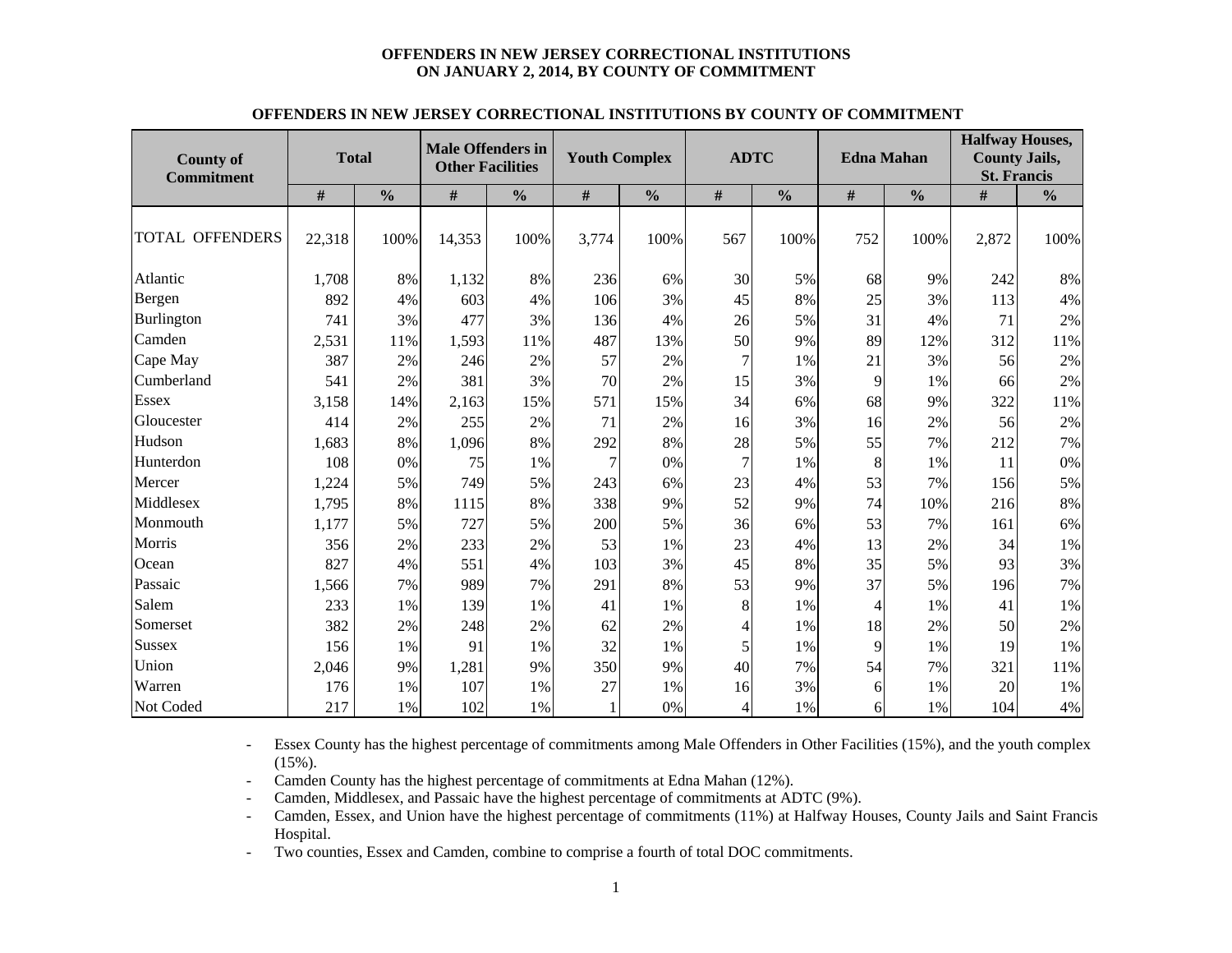|  |  |  | <b>Prison Complex Offenders By County Of Commitment</b> |
|--|--|--|---------------------------------------------------------|
|--|--|--|---------------------------------------------------------|

| <b>Institution</b>   | <b>Total</b> | Atl | <b>Ber</b> | <b>Burl</b> | Cam | Cape<br>May             | Cum | <b>Ess</b> | Glou           | Hud | <b>Hunt</b>    | Mer | <b>Mid</b> | Mon | Mor | <b>Oc</b> | Pas | Sal         | <b>Som</b> | <b>Sus</b>     | Un  | War | <b>Not</b><br><b>Coded</b> |
|----------------------|--------------|-----|------------|-------------|-----|-------------------------|-----|------------|----------------|-----|----------------|-----|------------|-----|-----|-----------|-----|-------------|------------|----------------|-----|-----|----------------------------|
|                      |              |     |            |             |     |                         |     |            |                |     |                |     |            |     |     |           |     |             |            |                |     |     |                            |
| <b>Bayside</b>       | 1,176        | 103 | 48         | 35          | 155 | 22                      | 39  | 175        | 33             | 84  | 3              | 64  | 93         | 48  | 16  | 55        | 63  | 9           | 19         | 6              | 96  | 10  | $\mathbf 0$                |
| <b>Main</b>          | 100%         | 9%  | 4%         | 3%          | 13% | 2%                      | 3%  | 15%        | 3%             | 7%  | 0%             | 5%  | 8%         | 4%  | 1%  | 5%        | 5%  | 1%          | 2%         | 1%             | 8%  | 1%  | 0%                         |
| <b>Bayside</b>       | 687          | 68  | 28         | 17          | 110 | 14                      | 13  | 112        | 7              | 42  | 2              | 27  | 42         | 32  | 12  | 22        | 52  | 5           | 12         | 4              | 56  | 9   | 1                          |
| Farm                 | 100%         | 10% | 4%         | 2%          | 16% | 2%                      | 2%  | 16%        | 1%             | 6%  | 0%             | 4%  | 6%         | 5%  | 2%  | 3%        | 8%  | 1%          | 2%         | 1%             | 8%  | 1%  | $0\%$                      |
| <b>Bayside</b>       | 348          | 25  | 8          | 9           | 46  | 8                       | 10  | 32         | 12             | 30  | 1              | 16  | 32         | 22  | 7   | 18        | 29  | 2           | 7          |                | 32  |     | 0                          |
| Ancora               | 100%         | 7%  | 2%         | 3%          | 13% | 2%                      | 3%  | 9%         | 3%             | 9%  | 0%             | 5%  | 9%         | 6%  | 2%  | 5%        | 8%  | 1%          | 2%         | 0%             | 9%  | 0%  | 0%                         |
| <b>Bayside Total</b> | 2,211        | 196 | 84         | 61          | 311 | 44                      | 62  | 319        | 52             | 156 | 6              | 107 | 167        | 102 | 35  | 95        | 144 | 16          | 38         | 11             | 184 | 20  | $\mathbf 1$                |
|                      | 100%         | 9%  | 4%         | 3%          | 14% | 2%                      | 3%  | 14%        | 2%             | 7%  | 0%             | 5%  | 8%         | 5%  | 2%  | 4%        | 7%  | 1%          | 2%         | 0%             | 8%  | 1%  | 0%                         |
|                      |              |     |            |             |     |                         |     |            |                |     |                |     |            |     |     |           |     |             |            |                |     |     |                            |
| <b>CRAF</b>          | 280          | 24  | 16         | 6           | 34  | $\overline{\mathbf{c}}$ | 3   | 8          | 4              | 25  | 5 <sub>5</sub> | 10  | 33         | 18  | 3   | 21        | 17  | $\mathbf 0$ | 4          | 3              | 39  | 5   | $\pmb{0}$                  |
| <b>Jones Farm</b>    | 100%         | 9%  | 6%         | 2%          | 12% | 1%                      | 1%  | 3%         | 1%             | 9%  | 2%             | 4%  | 12%        | 6%  | 1%  | 8%        | 6%  | 0%          | 1%         | 1%             | 14% | 2%  | 0%                         |
| <b>CRAF</b>          | 365          | 21  | 16         | 20          | 24  | 6                       | 13  | 39         | 3              | 28  | 5 <sub>l</sub> | 28  | 35         | 19  | 8   | 18        | 27  | 5           | 7          | $\overline{2}$ | 32  | 6   | 3                          |
| <b>Reception</b>     | 100%         | 6%  | 4%         | 5%          | 7%  | 2%                      | 4%  | 11%        | 1%             | 8%  | 1%             | 8%  | 10%        | 5%  | 2%  | 5%        | 7%  | 1%          | 2%         | 1%             | 9%  | 2%  | 1%                         |
| <b>CRAF Total</b>    | 645          | 45  | 32         | 26          | 58  | 8                       | 16  | 47         | $\overline{7}$ | 53  | 10             | 38  | 68         | 37  | 11  | 39        | 44  | 5           | 11         | 5              | 71  | 11  | 3                          |
|                      | 100%         | 7%  | 5%         | 4%          | 9%  | 1%                      | 2%  | 7%         | 1%             | 8%  | 2%             | 6%  | 11%        | 6%  | 2%  | 6%        | 7%  | 1%          | 2%         | 1%             | 11% | 2%  | 0%                         |
|                      |              |     |            |             |     |                         |     |            |                |     |                |     |            |     |     |           |     |             |            |                |     |     |                            |
| <b>East Jersey</b>   | 1,359        | 65  | 61         | 39          | 109 | 8                       | 21  | 307        | 13             | 111 | 8 <sup>1</sup> | 67  | 99         | 84  | 29  | 37        | 101 | 1           | 27         | 8              | 144 | 6   | 14                         |
|                      | 100%         | 5%  | 4%         | 3%          | 8%  | 1%                      | 2%  | 23%        | 1%             | 8%  | 1%             | 5%  | 7%         | 6%  | 2%  | 3%        | 7%  | 0%          | 2%         | 1%             | 11% | 0%  | 1%                         |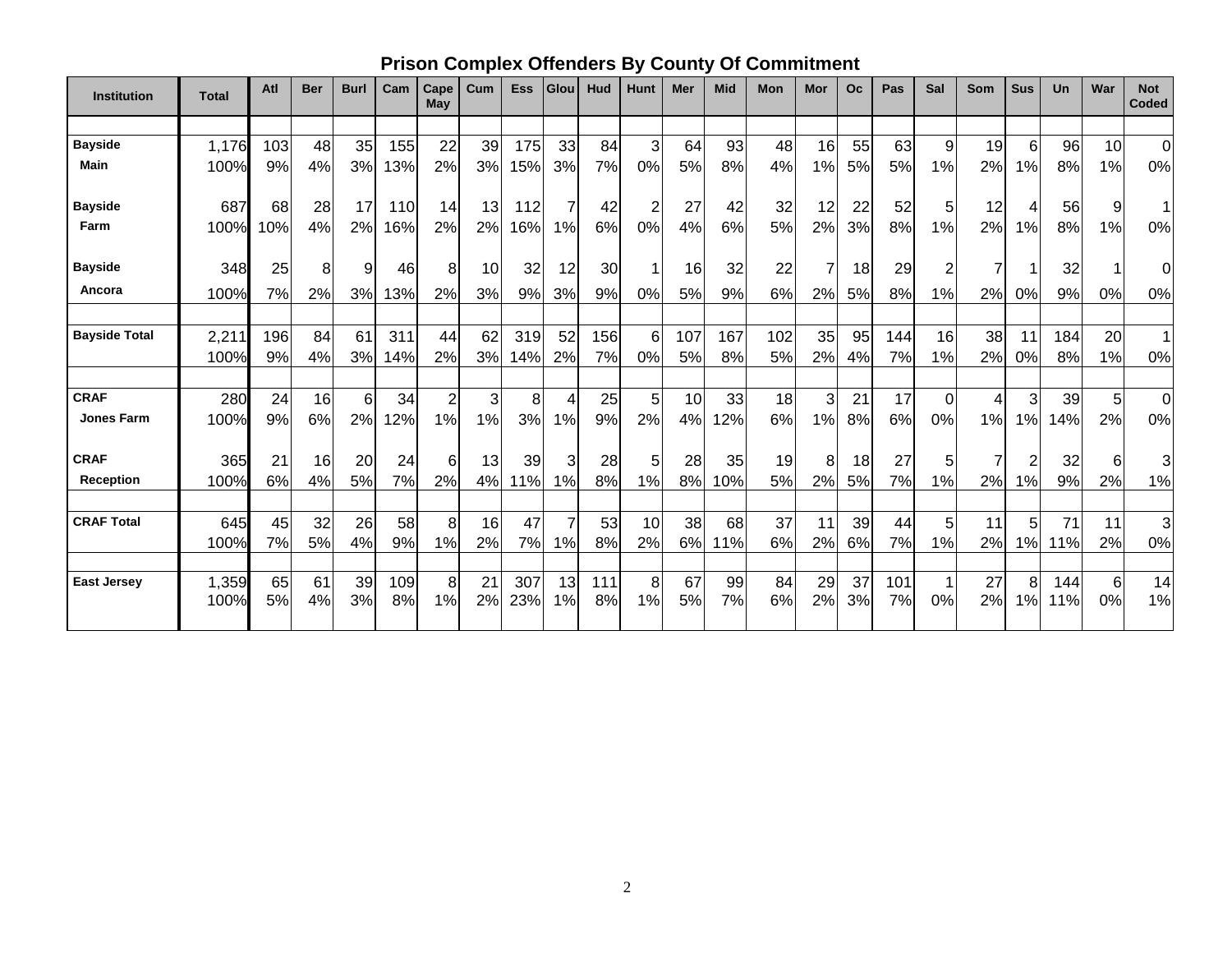## **Prison Complex Offenders By County Of Commitment**

| <b>Institution</b>                                  | <b>Total</b> | Atl   | <b>Ber</b> | <b>Burl</b> | Cam   | Cape<br>May | $_{\text{Cum}}$ | <b>Ess</b> | Glou | Hud  | <b>Hunt</b> | Mer | <b>Mid</b>      | <b>Mon</b> | Mor | Oc  | Pas | Sal | Som | <b>Sus</b>     | Un    | War | <b>Not</b><br>Coded |
|-----------------------------------------------------|--------------|-------|------------|-------------|-------|-------------|-----------------|------------|------|------|-------------|-----|-----------------|------------|-----|-----|-----|-----|-----|----------------|-------|-----|---------------------|
|                                                     |              |       |            |             |       |             |                 |            |      |      |             |     |                 |            |     |     |     |     |     |                |       |     |                     |
| <b>Midstate</b>                                     | 700          | 57    | 33         | 38          | 79    | 12          | 8               | 75         | 15   | 52   | 11          | 34  | 66              | 40         | 19  | 29  | 48  | 7   | 11  |                | 46    | 12  | 1                   |
|                                                     | 100%         | 8%    | 5%         | 5%          | 11%   | 2%          | 1%              | 11%        | 2%   | 7%   | 2%          | 5%  | 9%              | 6%         | 3%  | 4%  | 7%  | 1%  | 2%  | 1%             | 7%    | 2%  | 0%                  |
|                                                     |              |       |            |             |       |             |                 |            |      |      |             |     |                 |            |     |     |     |     |     |                |       |     |                     |
| <b>NJ State Prison</b>                              | 1,839        | 118   | 104        | 73          | 148   | 21          | 53              | 336        | 15   | 119  | 4           | 125 | 126             | 88         | 22  | 79  | 122 | 15  | 25  | 14             | 154   | 8   | 70                  |
|                                                     | 100%         | 6%    | 6%         | 4%          | 8%    | 1%          | 3%              | 18%        | 1%   | 6%   | 0%          | 7%  | 7%              | 5%         | 1%  | 4%  | 7%  | 1%  | 1%  | 1%             | 8%    | 0%  | 4%                  |
|                                                     |              |       |            |             |       |             |                 |            |      |      |             |     |                 |            |     |     |     |     |     |                |       |     |                     |
| <b>Northern</b>                                     | 1,814        | 81    | 94         | 32          | 128   | 21          | 35              | 370        | 11   | 186  | 8           | 78  | 176             | 92         | 33  | 53  | 159 | 8   | 41  | 4              | 192   | 8   | $\overline{4}$      |
| <b>Main</b>                                         | 100%         | 4%    | 5%         | 2%          | 7%    | 1%          | 2%              | 20%        | 1%   | 10%  | 0%          | 4%  | 10%             | 5%         | 2%  | 3%  | 9%  | 0%  | 2%  | 0%             | 11%   | 0%  | 0%                  |
|                                                     |              |       |            |             |       |             |                 |            |      |      |             |     |                 |            |     |     |     |     |     |                |       |     |                     |
| <b>Northern</b>                                     | 534          | 53    | 20         | 14          | 60    | 12          | 18              | 73         | 10   | 47   | 2           | 29  | 33 <sub>1</sub> | 23         | 6   | 19  | 40  | 7   | 9   | 3              | 52    |     | 0                   |
| <b>Ad Seg Male</b>                                  | 100%         | 10%   | 4%         | 3%          | 11%   | 2%          | 3%              | 14%        | 2%   | 9%   | 0%          | 5%  | 6%              | 4%         | 1%  | 4%  | 7%  | 1%  | 2%  | 1%             | 10%   | 1%  | 0%                  |
|                                                     |              |       |            |             |       |             |                 |            |      |      |             |     |                 |            |     |     |     |     |     |                |       |     |                     |
| <b>Northern Total</b>                               | 2,348        | 134   | 114        | 46          | 188   | 33          | 53              | 443        | 21   | 233  | 10          | 107 | 209             | 115        | 39  | 72  | 199 | 15  | 50  | $\overline{7}$ | 244   | 12  | 4                   |
|                                                     | 100%         | 6%    | 5%         | 2%          | 8%    | 1%          | 2%              | 19%        | 1%   | 10%  | 0%          | 5%  | 9%              | 5%         | 2%  | 3%  | 8%  | 1%  | 2%  | 0%             | 10%   | 1%  | 0%                  |
|                                                     |              |       |            |             |       |             |                 |            |      |      |             |     |                 |            |     |     |     |     |     |                |       |     |                     |
| Southern                                            | 1,865        | 204   | 56         | 69          | 233   | 49          | 57              | 203        | 42   | 149  | 9           | 78  | 157             | 98         | 21  | 58  | 121 | 30  | 25  | 20             | 172   | 14  | $\mathbf 0$         |
|                                                     | 100%         | 11%   | 3%         | 4%          | 12%   | 3%          | 3%              | 11%        | 2%   | 8%   | 0%          | 4%  | 8%              | 5%         | 1%  | 3%  | 6%  | 2%  | 1%  | 1%             | 9%    | 1%  | 0%                  |
|                                                     |              |       |            |             |       |             |                 |            |      |      |             |     |                 |            |     |     |     |     |     |                |       |     |                     |
| <b>South Woods</b>                                  | 3,386        | 313   | 119        | 125         | 467   | 71          | 111             | 433        | 90   | 223  | 17          | 193 | 223             | 163        | 57  | 142 | 210 | 50  | 61  | 19             | 266   | 24  | 9                   |
|                                                     | 100%         | 9%    | 4%         | 4%          | 14%   | 2%          | 3%              | 13%        | 3%   | 7%   | 1%          | 6%  | 7%              | 5%         | 2%  | 4%  | 6%  | 1%  | 2%  | 1%             | 8%    | 1%  | 0%                  |
|                                                     |              |       |            |             |       |             |                 |            |      |      |             |     |                 |            |     |     |     |     |     |                |       |     |                     |
| <b>Subtotal</b>                                     | 14,353       | 1,132 | 603        | 477         | 1,593 | 246         | 381             | 2,163      | 255  | .096 | 75          | 749 | 1,115           | 727        | 233 | 551 | 989 | 139 | 248 | 91             | 1,281 | 107 | 102                 |
| <b>Male Offenders in</b><br><b>Other Facilities</b> | 100%         | 8%    | 4%         | 3%          | 11%   | 2%          | 3%              | 15%        | 2%   | 8%   | 1%          | 5%  | 8%              | 5%         | 2%  | 4%  | 7%  | 1%  | 2%  | 1%             | 9%    | 1%  | 1%                  |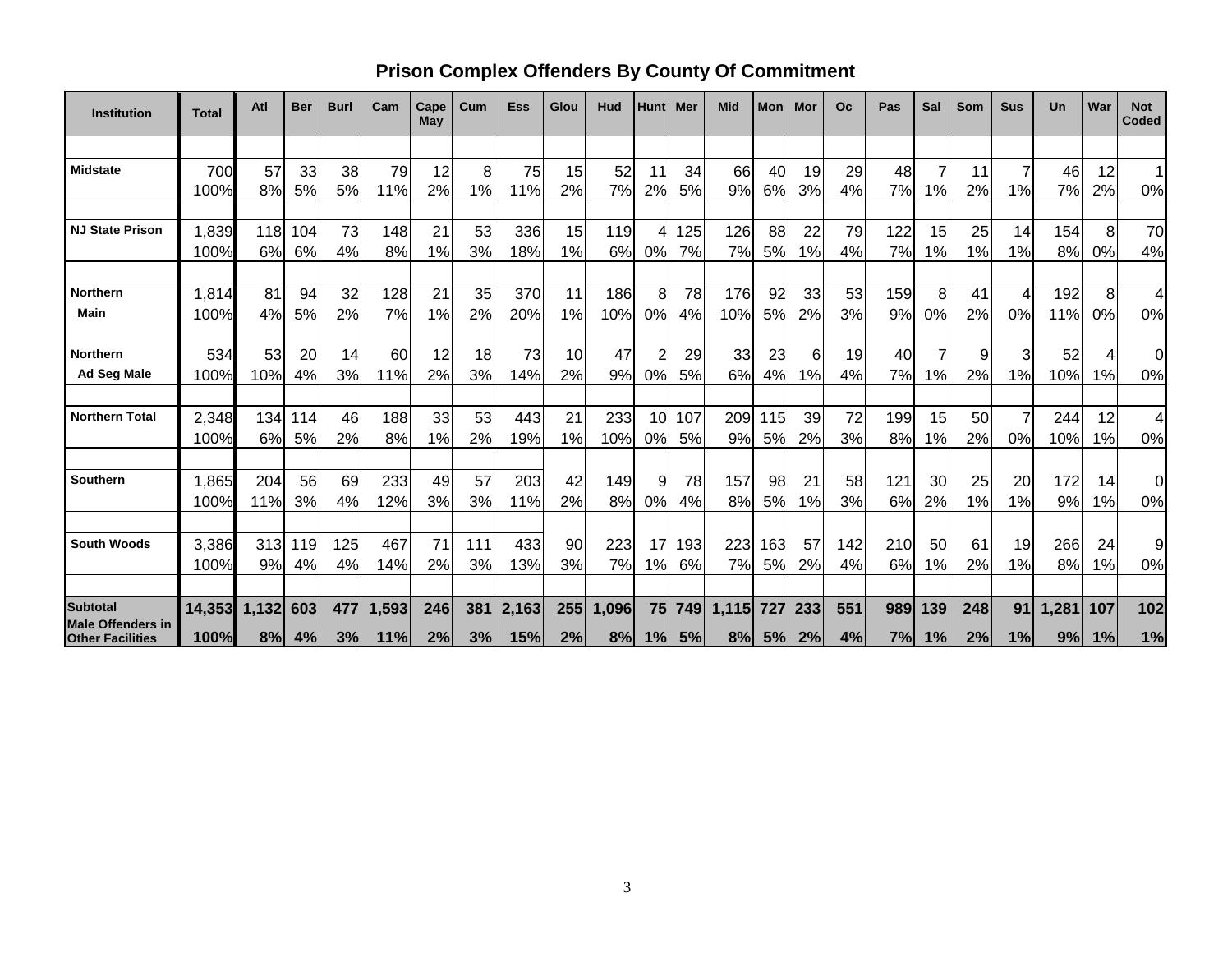| <b>Institution</b>    | Total  | Atl   | <b>Ber</b> | <b>Burl</b> | Cam   | Cape<br>May | Cum             | <b>Ess</b> | <b>Glou</b>     | Hud   | <b>Hunt</b> | Mer | <b>Mid</b> | Mon | Mor | O <sub>c</sub> | Pas   | Sal   | <b>Som</b>      | <b>Sus</b> | <b>Un</b> | War | <b>Not</b><br>Coded |
|-----------------------|--------|-------|------------|-------------|-------|-------------|-----------------|------------|-----------------|-------|-------------|-----|------------|-----|-----|----------------|-------|-------|-----------------|------------|-----------|-----|---------------------|
|                       |        |       |            |             |       |             |                 |            |                 |       |             |     |            |     |     |                |       |       |                 |            |           |     |                     |
| <b>ADTC</b>           | 567    | 30    | 45         | 26          | 50    |             | 15 <sup>1</sup> | 34         | 16              | 28    |             | 23  | 52         | 36  | 23  | 45             | 53    |       |                 |            | 40        | 16  |                     |
|                       | 100%   | 5%    | 8%l        | 5%l         | 9%    | $1\%$       | 3%              | 6%         | 3%              | 5%    | $1\%$       | 4%  | 9%         | 6%  | 4%  | 8%             | 9%    | 1%l   | $1\%$           | $1\%$      | 7%l       | 3%  | $1\%$               |
|                       |        |       |            |             |       |             |                 |            |                 |       |             |     |            |     |     |                |       |       |                 |            |           |     |                     |
| <b>Subtotal</b>       | 14,920 | 1,162 | 648        | 503         | 1,643 | 253         | 396             | 2,197      | 271             | 1,124 | 82          | 772 | 1,167      | 763 | 256 | 596            | 1,042 | 147   | 252             | 96         | 1,321     | 123 | 106                 |
|                       | 100%   | 8%    | 4%         | 3%          | 11%   | 2%          | 3%              | 15%        | 2%              | 8%    | 1%          | 5%  | 8%         | 5%  | 2%  | 4%             | 7%    | 1%    | 2%              | $1\%$      | 9%        | 1%  | 1%                  |
|                       |        |       |            |             |       |             |                 |            |                 |       |             |     |            |     |     |                |       |       |                 |            |           |     |                     |
| <b>Mahan - Female</b> | 752    | 68    | 25         | 31          | 89    | 21          | 9               | 68         | 16 <sub>1</sub> | 55    | 8           | 53  | 74         | 53  | 13  | 35             | 37    |       | 18 <sub>1</sub> |            | 54        |     | 6                   |
| Prison                | 100%   | 9%    | 3%         | 4%          | 12%   | 3%          | 1%              | 9%         | 2%              | 7%l   | 1%          | 7%  | 10%        | 7%l | 2%  | 5%             | 5%    | $1\%$ | 2%              | 1%         | 7%        | 1%  | 1%                  |
|                       |        |       |            |             |       |             |                 |            |                 |       |             |     |            |     |     |                |       |       |                 |            |           |     |                     |
| <b>Total Prison</b>   | 15,672 | 1,230 | 673        | 534         | 1,732 | 274         | 405             | 2,265      | 287             | 1,179 | 90          | 825 | 1241       | 816 | 269 | 631            | 1,079 | 151   | 270             | 105        | 1,375     | 129 | 112                 |
| <b>Complex</b>        | 100%   | 8%    | 4%         | 3%          | 11%   | 2%          | 3%              | 14%        | 2%              | 8%    | 1%          | 5%  | 8%         | 5%  | 2%  | 4%             | 7%    | 1%    | 2%              | 1%         | 9%        | 1%  | 1%                  |

**Prison Complex Offenders By County Of Commitment**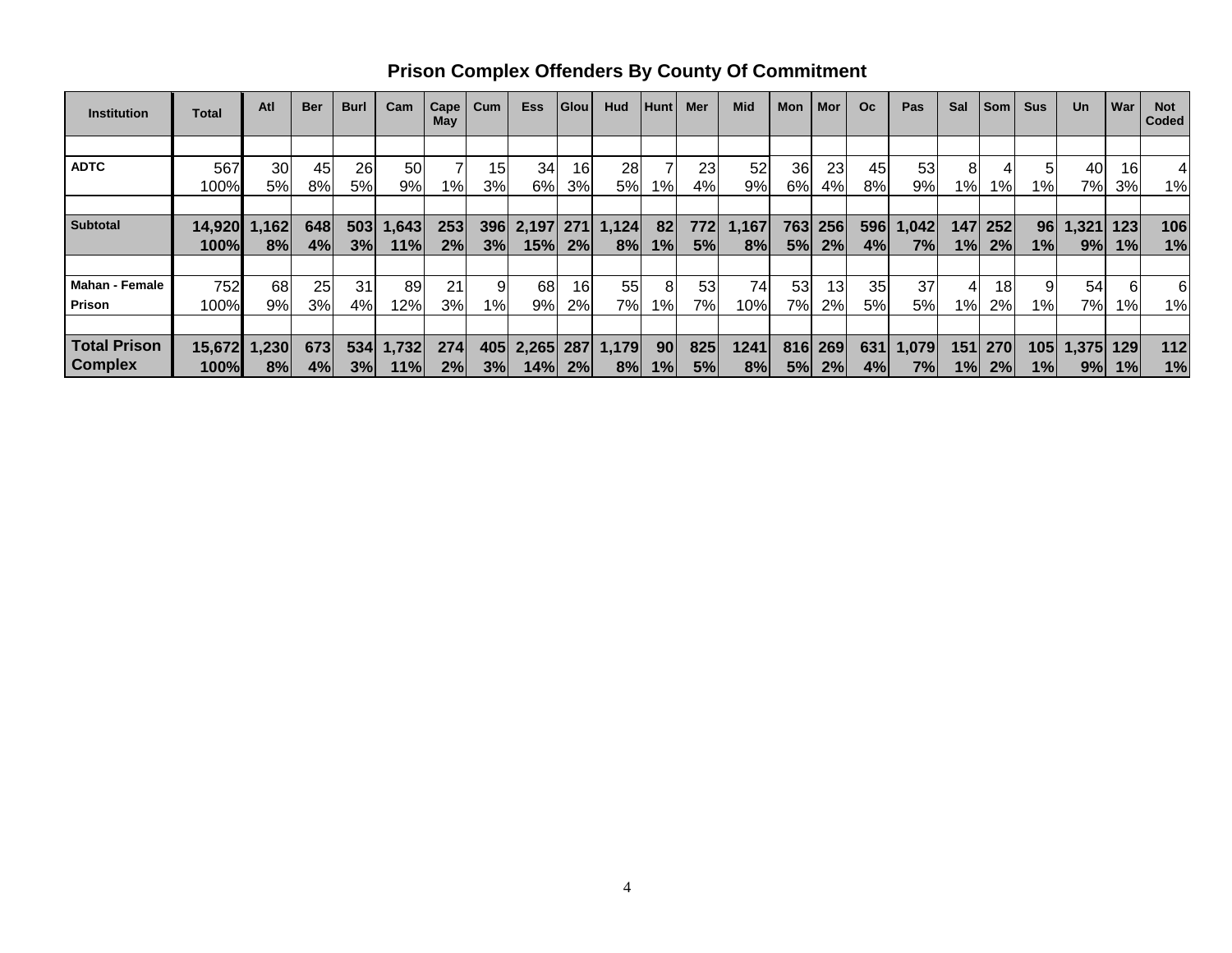| <b>Institution</b>                   | <b>Total</b> | Atl | <b>Ber</b> | <b>Burl</b> | Cam | Cape<br>May | Cum | <b>Ess</b> | Glou  | Hud | Hunt | Mer | <b>Mid</b> | <b>Mon</b> | Mor | O <sub>c</sub> | Pas | Sal | <b>Som</b>    | <b>Sus</b> | <b>Un</b> | War            | <b>Not</b><br><b>Coded</b> |
|--------------------------------------|--------------|-----|------------|-------------|-----|-------------|-----|------------|-------|-----|------|-----|------------|------------|-----|----------------|-----|-----|---------------|------------|-----------|----------------|----------------------------|
|                                      |              |     |            |             |     |             |     |            |       |     |      |     |            |            |     |                |     |     |               |            |           |                |                            |
| <b>Garden State</b>                  | 1,756        | 131 | 35         | 59          | 257 | 29          | 39  | 237        | 33    | 127 | 3    | 136 | 154        | 106        | 17  | 42             | 122 | 25  | 27            | 9          | 153       | 14             | $\blacktriangleleft$       |
|                                      | 100%         | 7%  | 2%         | 3%          | 15% | 2%          | 2%  | 13%        | 2%    | 7%  | 0%   | 8%  | 9%         | 6%         | 1%  | 2%             | 7%  | 1%  | 2%            | 1%         | 9%        | 1%             | 0%                         |
|                                      |              |     |            |             |     |             |     |            |       |     |      |     |            |            |     |                |     |     |               |            |           |                |                            |
| Mountainview                         | 1,054        | 44  | 42         | 50          | 95  | 12          | 10  | 172        | 14    | 97  | 3    | 45  | 107        | 52         | 22  | 28             | 103 | 8   | 23            | 11         | 112       | 4              | $\overline{0}$             |
|                                      | 100%         | 4%  | 4%         | 5%          | 9%  | 1%          | 1%  | 16%        | $1\%$ | 9%  | 0%   | 4%  | 10%        | 5%         | 2%  | 3%             | 10% | 1%  | 2%            | 1%         | 11%       | 0%             | 0%                         |
|                                      |              |     |            |             |     |             |     |            |       |     |      |     |            |            |     |                |     |     |               |            |           |                |                            |
| Wagner                               | 575          | 26  | 19         | 13          | 81  | 10          | 9   | 101        | 14    | 37  |      | 46  | 50         | 29         | 13  | 15             | 42  |     | 8             | 3          | 48        | $6 \mid$       | 0                          |
| Main                                 | 100%         | 5%  | 3%         | 2%          | 14% | 2%          | 2%  | 18%        | 2%    | 6%  | 0%   | 8%  | 9%         | 5%         | 2%  | 3%             | 7%  | 1%  | $\frac{9}{6}$ | 1%         | 8%        | 1%             | 0%                         |
|                                      |              |     |            |             |     |             |     |            |       |     |      |     |            |            |     |                |     |     |               |            |           |                |                            |
| Wagner                               | 226          | 22  | 3          | 9           | 26  | 2           |     | 38         | 5     | 19  | 0    | 6   | 19         | 6          | 0   | 12             | 12  |     | 2             | 7          | 28        | $\overline{c}$ | 0                          |
| Ad Seg                               | 100%         | 10% | 1%         | 4%          | 12% | 1%          | 3%  | 17%        | 2%    | 8%  | 0%   | 3%  | 8%         | 3%         | 0%  | 5%             | 5%  | 0%  | $1\%$         | 3%         | 12%       | 1%             | 0%                         |
| Wagner                               | 163          | 13  |            | 5           | 28  | 4           | 5   | 23         | 5     | 12  | 0    | 10  | 8          |            |     | 6              | 12  | 31  |               | 2          | 9         |                | 0                          |
| <b>Minimum Units</b>                 | 100%         | 8%  | 4%         | 3%          | 17% | 2%          | 3%  | 14%        | 3%    | 7%  | 0%   | 6%  | 5%         | 4%         | 1%  | 4%             | 7%  | 2%  | 1%            | 1%         | 6%        | 1%             | 0%                         |
|                                      |              |     |            |             |     |             |     |            |       |     |      |     |            |            |     |                |     |     |               |            |           |                |                            |
| Wagner                               | 964          | 61  | 29         | 27          | 135 | 16          | 21  | 162        | 24    | 68  |      | 62  | 77         | 42         | 14  | 33             | 66  | 8   | 12            | 12         | 85        | 9              | $\Omega$                   |
| <b>Total</b>                         | 100%         | 6%  | 3%         | 3%          | 14% | 2%          | 2%  | 17%        | 2%    | 7%  | 0%   | 6%  | 8%         | 4%         | 1%  | 3%             | 7%  | 1%  | 1%            | 1%         | 9%        | 1%             | 0%                         |
|                                      |              |     |            |             |     |             |     |            |       |     |      |     |            |            |     |                |     |     |               |            |           |                |                            |
| <b>Total Youth</b><br><b>Complex</b> | 3,774        | 236 | 61         | 39          | 109 | 8           | 21  | 307        | 13    | 111 | 8    | 67  | 99         | 84         | 29  | 37             | 101 |     | 27            | 8          | 144       | 6              | 14                         |
|                                      | 100%         | 6%  | 2%         | 1%          | 3%  | 0%          | 1%  | 8%         | 0%    | 3%  | 0%   | 2%  | 3%         | 2%         | 1%  | 1%             | 3%  | 0%  | 1%            | 0%         | 4%        | 0%             | 0%                         |

# **Youth Complex Offenders By County Of Commitment**